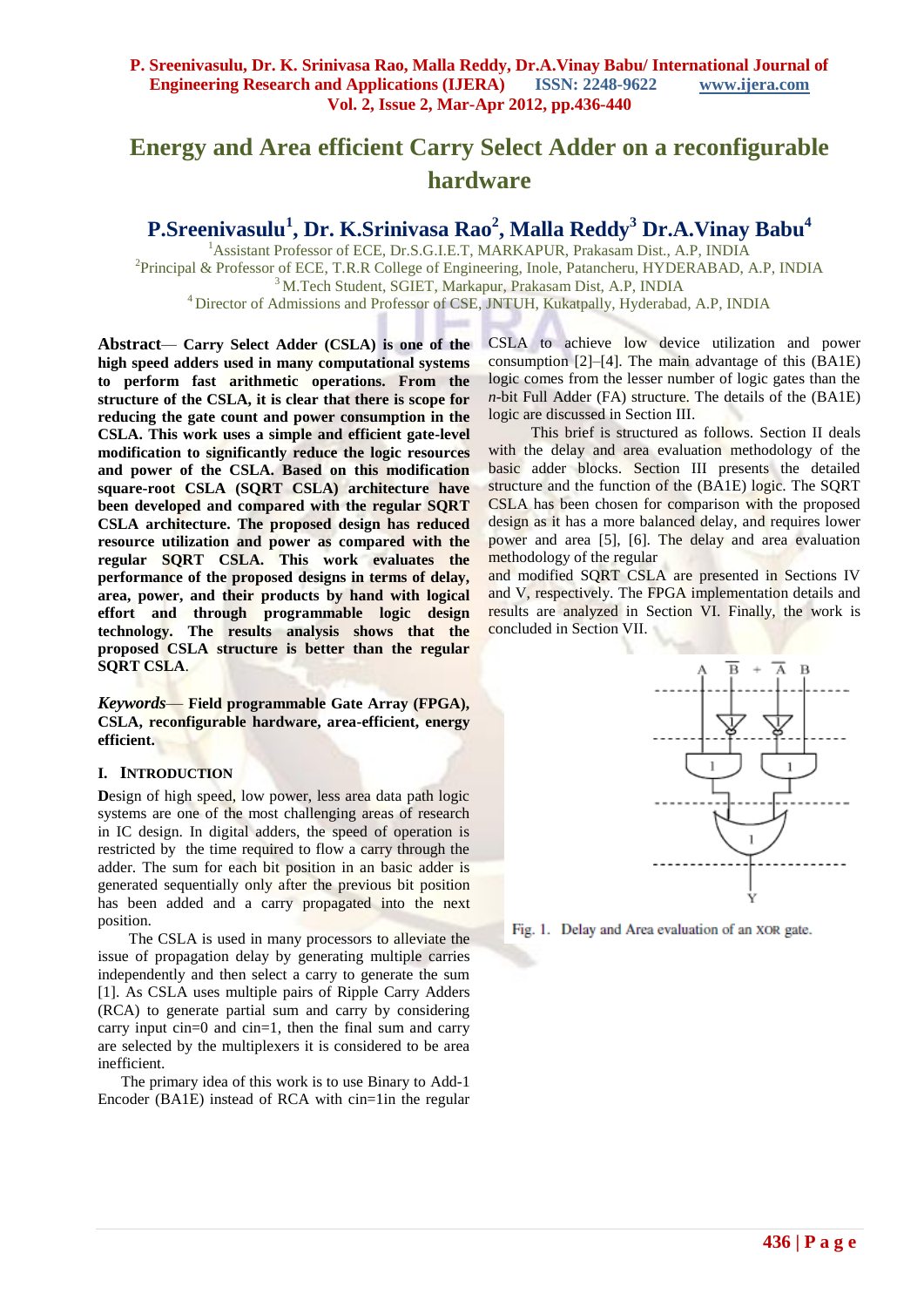| <b>TABLE I</b> |  |  |                                                  |
|----------------|--|--|--------------------------------------------------|
|                |  |  | DELAY AND AREA COUNT OF THE BASIC BLOCKS OF CSLA |

| Adder blocks | Delay | Area |
|--------------|-------|------|
| <b>XOR</b>   | 3     | 5    |
| $2:1$ Mux    | 3     | 4    |
| Half adder   | 3     | 6    |
| Full adder   | 6     | 13   |
|              |       |      |



## **II. DELAY AND AREA EVALUATION METHODOLOGY OF THE BASIC ADDERS**

 The AND, OR, and Inverter (AOI) implementation of an XOR gate is shown in Fig. 1. The gates between the dotted lines are performing the operations in parallel and the numeric representation of each gate indicates the delay contributed by that gate. The delay and area evaluation methodology considers all gates to be made up of AND, OR, and Inverter, each having delay equal to 1 unit and area equal to 1 unit. We then add up the number of gates in the longest path of a logic block that contributes to the maximum delay. The area evaluation is done by counting the total number of AOI gates required for each logic block. Based on this approach, the CSLA adder blocks of 2:1 mux, Half Adder (HA), and FA are evaluated and listed in Table I.

## **III. B1AE**

 As stated above the main this work is to use BA1E instead of the RCA with  $c_{in}=1$  in order to reduce the area and power consumption of the regular CSLA. To replace the *n*-bit RCA, an  $n+1$  bit BA1E is required. A structure and the function table of a 4-b BA1E are shown in Fig. 2 and Table II, respectively. Fig. 3 illustrates how the basic function of the CSLA is obtained by using the 4-bit BA1E together with the mux. One input of the 8:4 mux gets as it input (B3, B2, B1, and B0) and another input of the mux is the BA1E output. This produces the two possible partial results in parallel and the mux is used to select either the BA1E output or the direct inputs according to the control signal  $C_{in}$ . The importance of the BA1E logic stems from the large silicon area reduction when the CSLA with large number of bits are designed. The Boolean expressions of the 4-bit BA1E is listed as (note the functional symbols  $\sim$ NOT, & AND, ^XOR)

| $X_0 = B_0$                                                |  |
|------------------------------------------------------------|--|
| $X_1 = B_1 \wedge B_0$                                     |  |
| $X_2 = B_2^{\wedge} (B_0 \& B_1)$                          |  |
| $X_N = B_N^{\wedge} (B_0 \& B_1 \& B_2 \cdots \& B_{N-1})$ |  |

**APR** 

| B[3:0]                       | X[3:0]                       |  |
|------------------------------|------------------------------|--|
| 0000<br>0001<br>1110<br>1111 | 0001<br>0010<br>1111<br>0000 |  |



#### **III. DELAY AND AREA EVALUATION METHODOLOGY OF REGULAR 16-B SQRT CSLA**

The structure of the 16-b regular SQRT CSLA is shown in Fig. 4. It has five groups of different size RCA. The delay and area evaluation of each group are shown in Fig. 5, in which the numerals within  $\lceil \cdot \rceil$  specify the delay values, e.g., sum2 requires 10 gate delays. The steps leading to the evaluation are as follows.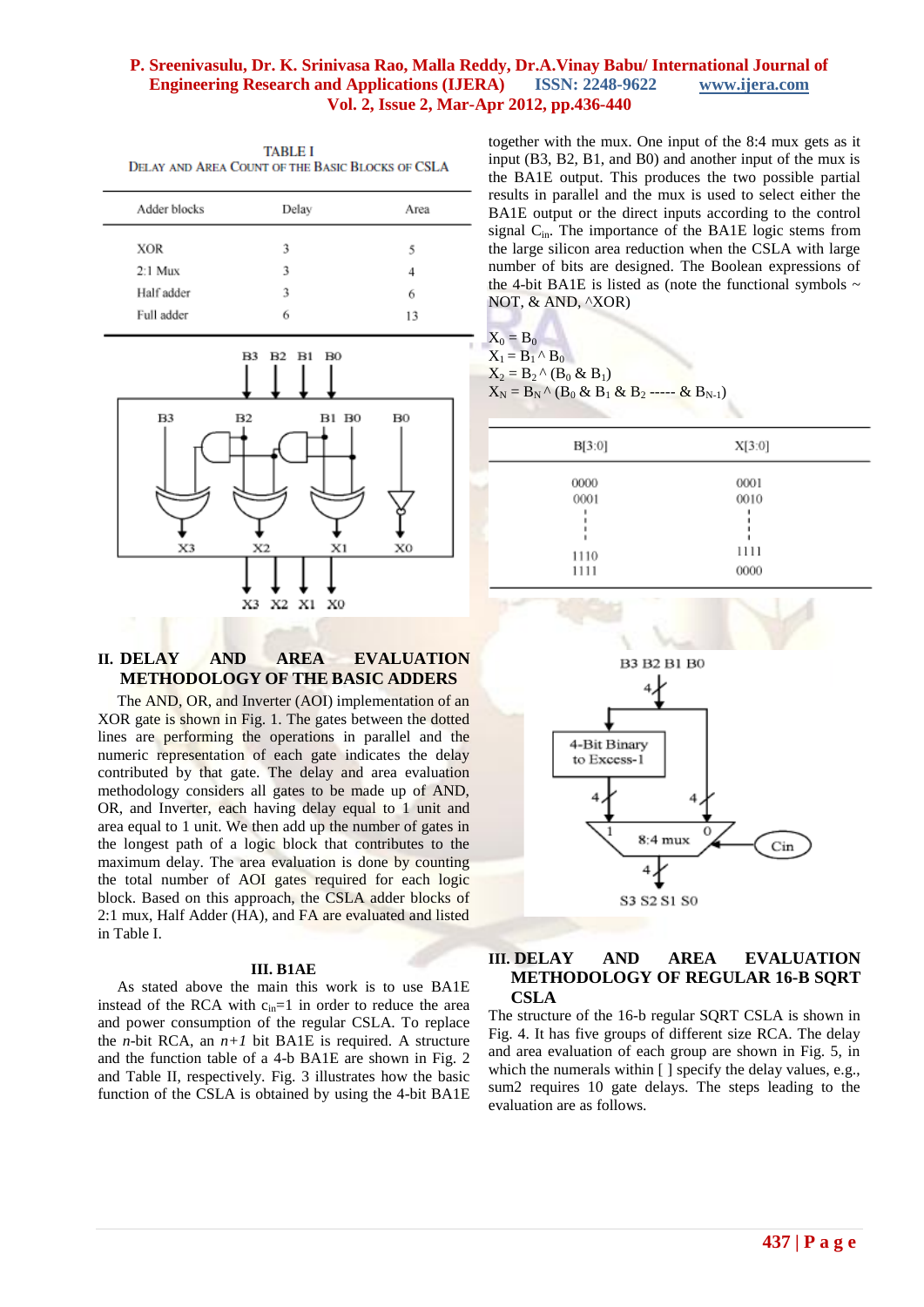- 1) The group2 [see Fig. 5(a)] has two sets of 2-b RCA. Based on the consideration of delay values of Table I, the arrival time of selection input *c1 [time (t) = 7]* of 6:3 mux is earlier than *s3 [t = 8]*  and later than  $s2$   $/t = 6$ . Thus,  $sum3$   $/t = 11$  is summation of s3 and *mux*  $[t = 3]$  and *s2*  $[t = 10]$ is summation of c1 and mux.
- 2) Except for group2, the arrival time of mux selection input is always greater than the arrival time of data outputs from the RCA's. Thus, the delay of group3 to group5 is determined, respectively as follows:

**TABLE III** DELAY AND AREA COUNT OF REGULAR SQRT CSLA GROUPS

| Group  | Delay | Area |  |
|--------|-------|------|--|
| Group2 | 11    | 57   |  |
| Group3 | 13    | 87   |  |
| Group4 | 16    | 117  |  |
| Group5 | 19    | 147  |  |

*{c6, sum [6:4]} = c3 [t = 10] + mux {c10, sum [10:7]} = c6 [t = 13] + mux*

*{cout , sum [15:11]} = c10 [t = 16] + mux*



**TABLE IV** DELAY AND AREA COUNT OF MODIFIED SQRT CSLA

| Group  | Delay | Area |  |
|--------|-------|------|--|
| Group2 | 13    | 43   |  |
| Group3 | 16    | 61   |  |
| Group4 | 19    | 84   |  |
| Group5 | 22    | 107  |  |

Fig. 4. Regular 16-b SQRT CSLA.

3) The one set of 2-b RCA in group2 has 2 FA for  $c_{in}=1$ and the other set has 1 FA and 1 HA for  $c_{in}=0$ . Based on the area count of Table I, the total number of gate counts in group2 is determined as follows:

Gate count =  $57$  (HA + FA + Mux)  $FA = 39(3 * 13)$  $HA = 6(1 * 6)$  $Mux = 12 (3 * 4)$ 

4) Similarly, the estimated maximum delay and area of the other groups in the regular SQRT CSLA are evaluated and listed in Table III.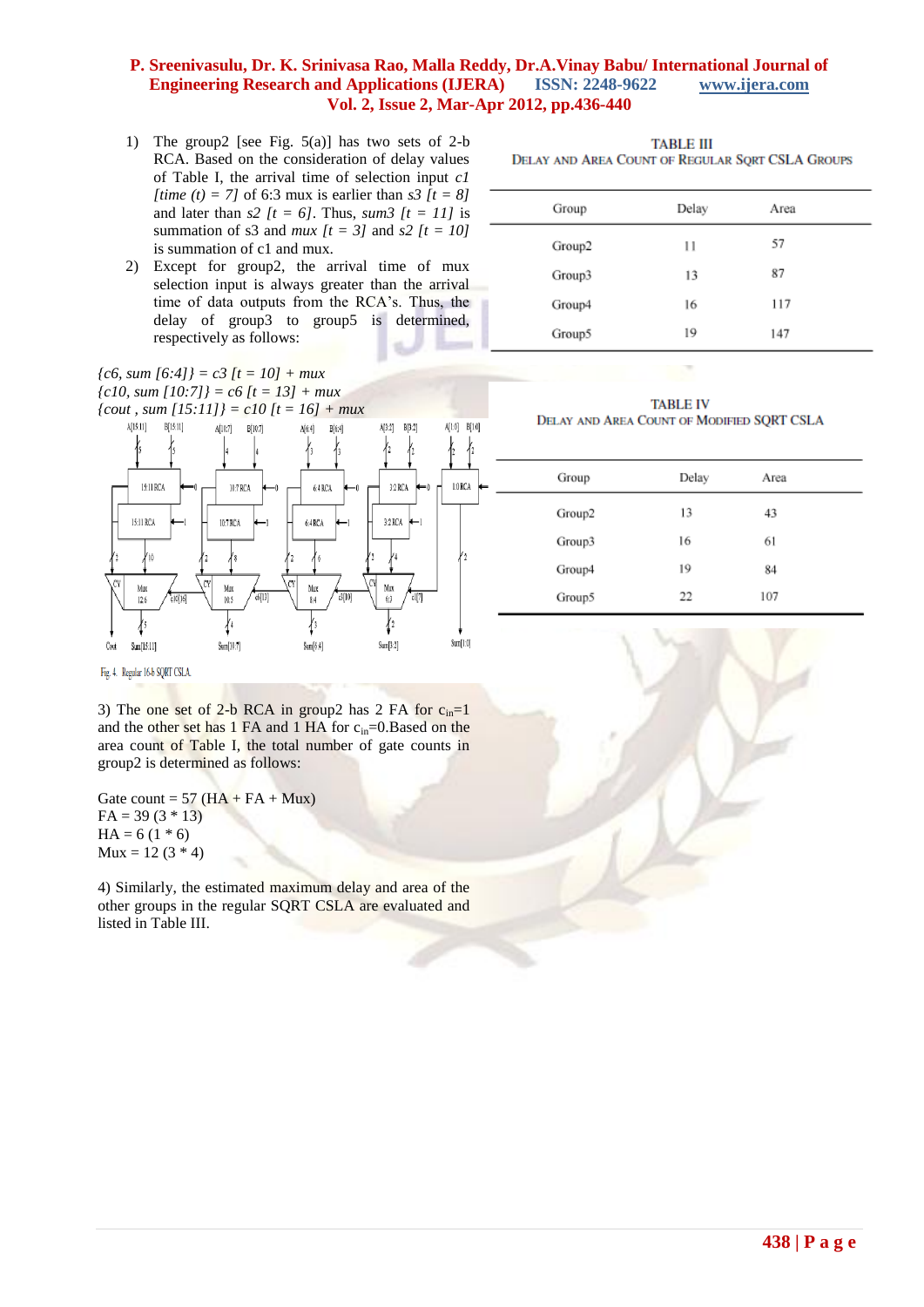

Fig. 5. Delay and area evaluation of regular SQRT CSLA: (a) group2, (b) group3, (c) group4, and (d) group5. F is a Full Adder.



Fig. 6. Modified 16-b SQRT CSLA. The parallel RCA with Cin = 1 is replaced with BEC.

# **V. DELAY AND AREA EVALUATION METHODOLOGY OF MODIFIED 16-B SQRT CSLA**

The structure of the proposed 16-b SQRT CSLA using BA1E for RCA with  $c_{in}=1$  to optimize the area and power is shown in Fig. 6. We again split the structure into five groups. The delay and area estimation of each group are shown in Fig. 7. The steps leading to the evaluation are given here.

1) The group2 [see Fig. 7(a)] has one 2-b RCA which has 1 FA and 1 HA for  $c_{in}= 0$  Instead of another 2-b RCA with  $c_{in}=1$  a 3-b BA1E is used which adds one to the output from 2-b RCA. Based on the consideration of delay values of Table I, the arrival time of selection input  $c1$  *[time(t) = 7]* of 6:3 mux is earlier than the *s3 [t = 9]* and *c3 [t = 10]* and later than the  $s2/t = 4$ . Thus, the sum3 and final  $c3$ (output from mux) are depending on *s3*and mux and partial *c3* (input to mux) and mux, respectively. The sum2 depends on *c1* and mux.



Fig. 7. Delay and area evaluation of modified SQRT CSLA: (a) group2, (b) group3, (c) group4, and (d) group5. H is a Half Adder.

2) For the remaining group's the arrival time of mux selection input is always greater than the arrival time of data inputs from the BA1E's. Thus, the delay of the remaining groups depends on the arrival time of mux selection input and the mux delay.

3) The area count of group2 is determined as follows:

Gate count =  $43$  (HA + FA + Mux + B1AE)  $FA = 13(1 * 13)$  $HA = 6(1 * 6)$  $Mux = 12 (3 * 4)$